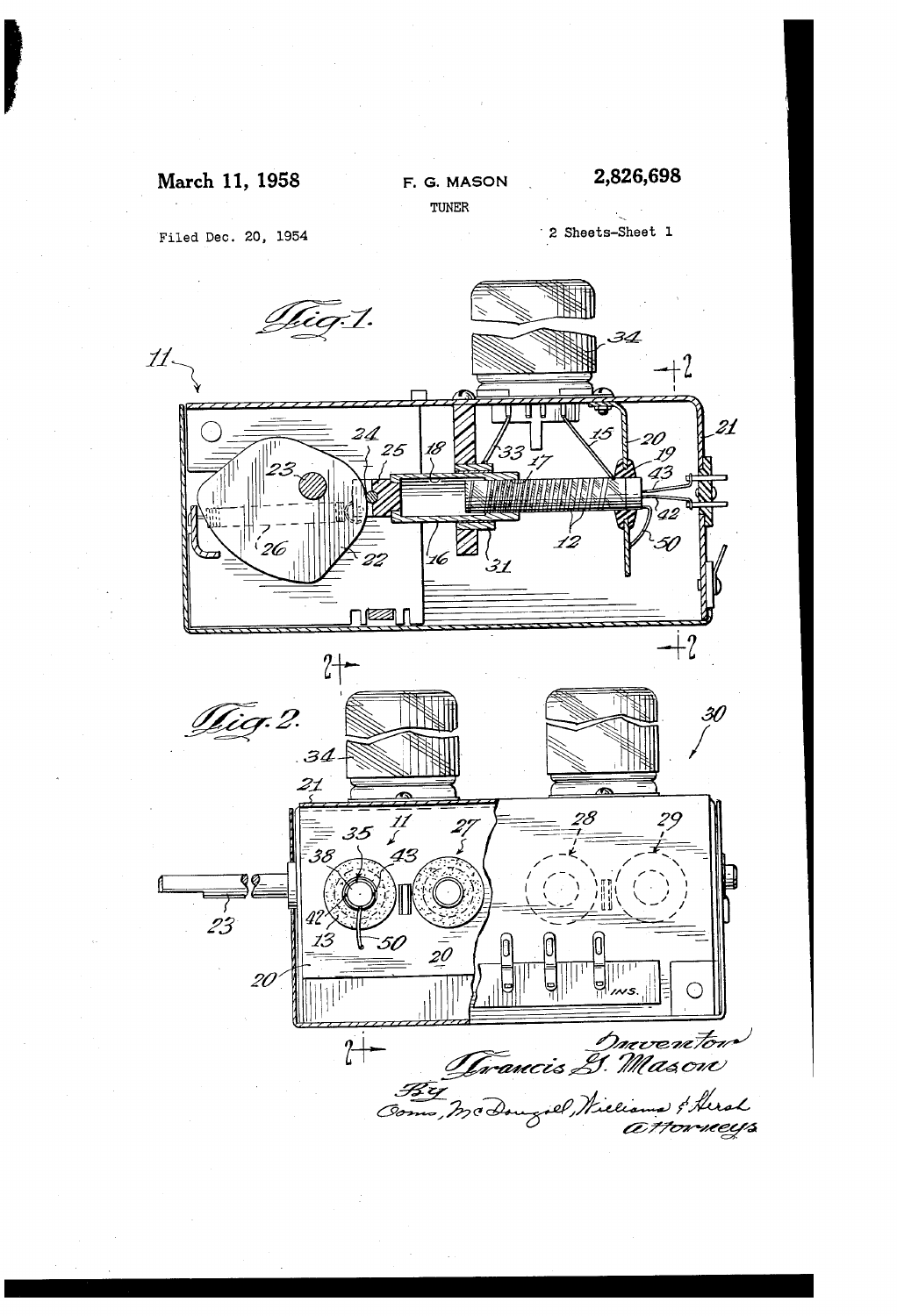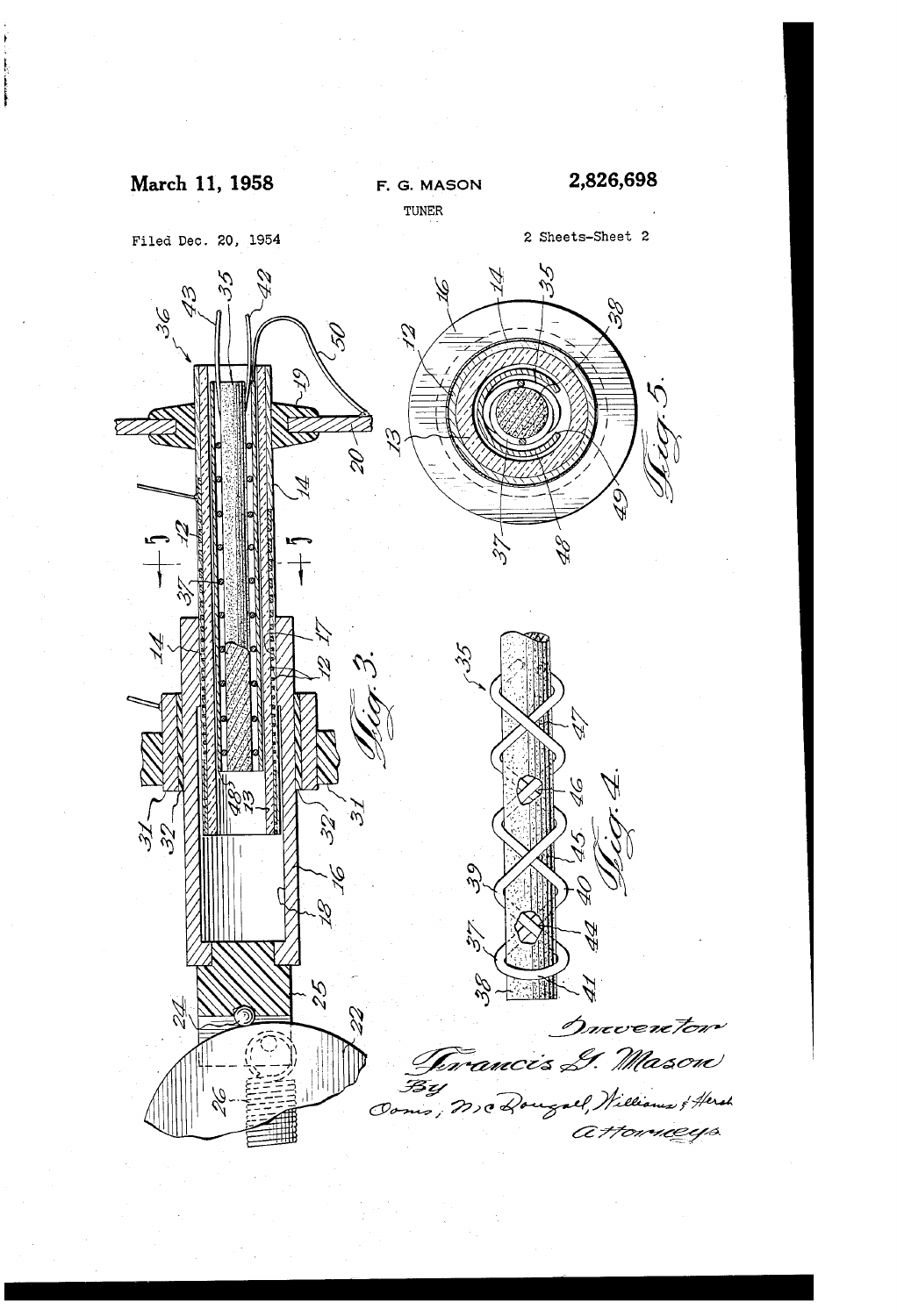United States Patent Office

2,826,698 Patented Mar. 11, 1958

# 1

### 2,826,693

#### TUNER

Francis G. Mason, Westport, Conn., assignor to Aladdin ' Industries, Incorporated, Nashville, Tenn., a corpora tion of Illinois

Application December 20, 1954, Serial No. 476,199

#### 5 Claims. (Cl. Z50-40)

This invention relates to wide range, high radio fre- 15 quency tuners, and particularly to an improved tuner

having a balanced input.<br>One principal object of the invention is to provide an improved high frequency tuner adapted to couple a transmission line, leading from an antenna or the like, to the 20 input of a radio or television receiver.

Another object is to provide an improved tuner hav ing a tunable input balun or balanced input circuit.

A further object of the invention is to provide a tuner of the foregoing character which affords a balanced in- 25 put adapted to be connected to a balanced antenna trans mission line, while affording an unbalanced output for connection to the input of an electron discharge ampli fier or the like.

tuner of the foregoing character adapted to match a low, balanced input impedance to a relatively unbalanced output impedance.

A further object is to provide a tuner capable of matching a relatively constant input impedance to a 35 somewhat variable output impedance over an extremely wide frequency range.

Another object of the invention is to provide an improved tuned transformer in which both the primary and the secondary windings are tunable over a wide range at 40 extremely high radio frequencies.

Further objects and advantages of the invention will appear from the following description, taken with the accompanying drawings, in which:

Figure 1 is an elevational sectional view of a tele- 45 vision or radio tuner constituting an illustrative embodi ment of the invention, the view being taken generally along a line  $1-1$  in Fig. 2;

Fig. 2 is a side elevational view of the tuner, partly in section along a line  $2-2$  in Fig. 1;

Fig. 3 is an enlarged fragmentary sectional view simi lar to Fig.  $1$ :

Fig. 4 is an elevational view of a primary coil em-<br>bodied in the tuner of Fig. 1; and

Fig. 3 is an enlarged fragmentary cross-sectional view 55 taken generally along a line 5-5 in Fig. 3.

If the drawings are considered in greater detail, it will be seen that they illustrate a wide range radio frequency tuner 11 of the general type disclosed and claimed in the copenaing application of Harold T. Lyman, Serial No. 438,043, filed June 21, 1954. Accordingly, the tuner 11 comprises a tuning coil 12 which in this instance is carried on a tubular cylindrical form 13, preferably made of glass or some other low-loss dielectric material. It will be observed that the coil 12 is in the form of a generally helical conductive metallic ribbon, which pref erably is directly adherent to the coil form 13. As shown, the width of the coiled metallic ribbon 12 varies from one end of the coil to the other. Likewise, there is a variation in the spacing between the turns of the coil. In this way, the change in inductance per unit length is adjusted so as to provide a predetermined tun 65 70 2

ing curve. It is preferable to protect and insulate the coil 12 with a film or coating  $14$  of a low-loss dielectric material such as a styrene resin, for example.

While the coil 12 may be made in various ways, it is produced to best advantage as disclosed in the copend ing applications of Harold T. Lyman, Serial No. 450,750, ñled August 18, 1954, and the copending application of Harold J. Yanosik, Serial No. 450,751, filed August 18,<br>1954. These applications disclose mathematical These applications disclose methods and appa-10 ratus for forming the coil 12 by photographic circuit printing techniques.

A circuit connection may be made to one end of the coil 12 by means of a lead 15 soldered or otherwise connected to the coil. In this instance, the lead 15 is soldered directly to the right hand end of the coil.<br>Provision is made for tuning the coil 12 while at the

It is another object of the invention to provide a 30 figure of merit or "Q" of the coil 12 by the sleeve 16.<br>ner of the foregoing character adapted to match a It will be understood that the dielectric coating 14 over same time effecting energy exchange with the opposite or left hand end of the coil. Accordingly, a sleeve  $16$  or other energy exchange element is movable along the coil 12. in this instance, the sleeve 16 is adapted to be telescoped over the left hand end of the coil 12 so as to effect a progressive envelopment of the coil. At its right hand end, the sleeve  $16$  is formed with an internally necked-down or reduced cylindrical surface 17 which fits closely around the coil  $12$ . Accordingly, there is close capacitive coupling between the surface 17 and the underlying turns of the coil 12. The remainder of the sleeve 16 has an internal cylindrical surface 18 of somewhat greater diameter to avoid impairment of the figure of merit or "Q" of the coil 12 by the sleeve 16. the coil 12 insulates the coil from the sleeve  $16$  so that the mode of energy transfer between the sleeve 16 and the coil 12 will be purely capacitive. By thus avoiding conductive coupling between the sleeve 16 and the coil 12, the generation of electrical noise is prevented.

50 sleeve 16. A spring 26 biases the sleeve 16 toward the Provision is made for effecting relative axial movement between the coil 12 and the sleeve 16 so as to vary the effective inductance between the sleeve and the end lead 15 of the coil. In this instance, the coil 12 is cemented into or frictionally held in an insulating grommet 19 supported by a metal wall  $20$  which is mounted on a chassis 21 serving to support the component parts of the tuner 11. Accordingly, the coil 12 is stationary. On the other hand, the sleeve 16 is adapted to be moved longitudinally along the coil by means of a cam 22 mounted on a rotatable control shaft 23. The cam 22 is engaged by a ball or roller 24 carried by an insulating plug or member 2S mounted on the left hand end of the sleeve 16. A spring 27 since 16. A spring 26 biases the sleeve 16 to 22 and thus maintains engagement between the cam and the roller 24.

It will be understood that a plurality of additional cams (not shown) may be mounted on the shaft 23 to operate additional tuner units or sections 27, 23, and 29 (Fig. 2) vhich may be of the type disclosed in the above mentioned application ol' Harold T. Lymans, Serial No. 438,043.

60 The tuners 11, 27, 23, and 29 constitute component parts of a superheterodyne converter 30 adapted to be employed in television or very high frequency radio re-

In order to effect a circuit connection to the movable sleeve 16, an element 31 is disposed in energy exchange relation to the sleeve 16. In this instance, the element 31 is in the form of a ring coaxially disposed around the sleeve 16. An insulating bushing 32 may be provided between the sleeve 16 and the ring 31 so that the mode of energy exchange between these elements will

be purely capacitive. A circuit lead 33 may be soldered directly to the ring 31. In the exemplary tuner 11, the leads 15 and 33 are connected to the input circuit of an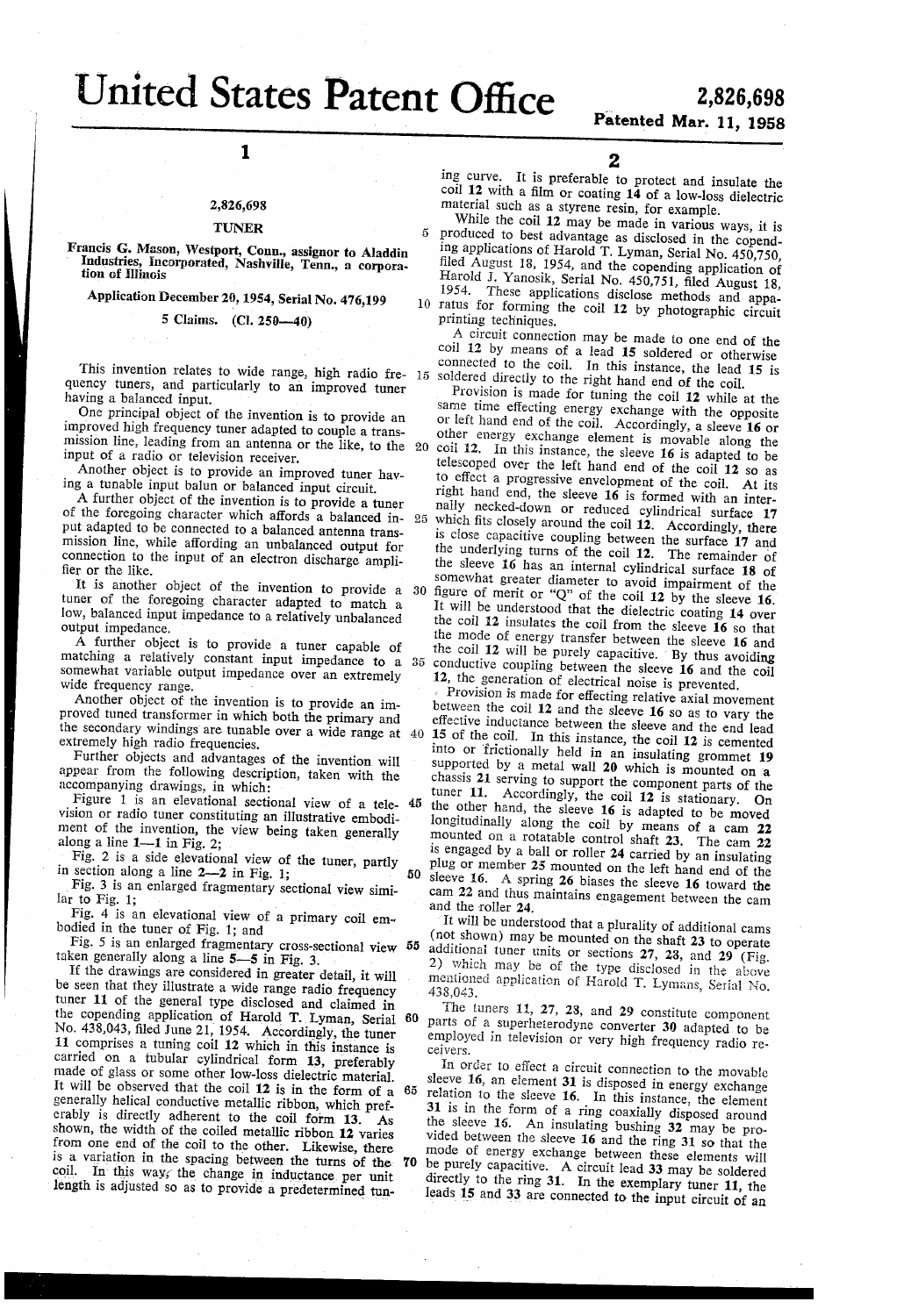$\overline{5}$ 

electron discharge device or tube 34 employed in the input stage of the superheterodyne converter 36.

It will be understood by those skilled in the art that the portion of the coil 12 between the sleeve 16 and the end lead 15 is resonated by the distributed capacitances provided by the circuit and the discharge tube 34. The resonant frequency of the coil 12 is varied by rotating the cam 22 so as to slide the sleeve 16 along the coil. In this way the effective inductance of the coil is varied.<br>The sleeve  $16$  tends to suppress any spurious self-resonances in the portion of the coil 12 enveloped by the sleeve. While the exemplary tuner 11 may be arranged to cover various frequency ranges, it may be considered, by way of example, to cover the very high frequency (V. H. F.) television channels between 54 and 216 meg acycles.

In accordance with the invention, provision is made for coupling energy to and from the coil 12. In the ex emplary tuner 11, a primary coil 35 is provided to couple energy to the coil  $12$  from a transmission line (not 20 shown) leading from an antenna or the like. Thus, the shown) leading from an antenna or the like. coils 12 and 35 constitute a transformer, designated 36, with the coil 12 functioning as the secondary of the transformer. The illustrated primary coil 35 is in the form and contained on a nonconductive form 25 of a winding 37 of wire carried on a nonconductive form or core 38. In order to extend the tuning range and improve the Q of the tuner 11, the form  $38$  preferably is made of powdered finely divided magnetic material which is suitably bonded as by partial sintering. The coil 35 is coaxialiy received within the tubular form 13 which 30 supports the secondary coil 12.

To maintain electrostatic balance in the primary coil 35 and thereby provide a balanced input, the winding 37 is formed with two portions or legs 39 and 40 connected together at one end, as at 41, and wound in op posite directions around the core 38 toward the opposite end of the core. The portions 39 and 40 terminate in leads 42 and 43 which constitute the ends of the winding 37 and are adapted to be connected to a low impedance, balanced transmission line (not shown) leading from an 40 antenna or the like.

lt will be observed that the portions 39 and 40 of the winding 37 cross over at a plurality of longitudinally spaced points designated 44, 45, 46, and 47 in Fig. 4. The crossovers 44 and 46 are on one side of the core  $45$ 38, while the Crossovers 45 and 47 are on the opposite side. Electrostatic balance is maintained in the coil 35 by arranging the winding 37 with the portions 39 and 40 alternately uppermost at the crossover points 44-47. Preferably, this alternation of uppermost portions of the <sup>50</sup> Winding 37 is maintained on both sides of the core 38. Thus, in the construction illustrated in Fig. 4, the portion 39 is uppermost at the crossover 4S, while the portion 49 is uppermost at the crossover 47. On the other side of the core 38, the portion 40 is outside of the portion  $55$ 39 at the crossover 44, but is inside the portion 39 at the crossover 46. By thus arranging the winding 37, capacitive balance is maintained between the portions 39 and 40 of the winding, with respect to ground and the secondary coil 12.

it will be appreciated that the primary coil may be wound by laying the midpoint of a length of wire at the point 41 and then winding the two half portions 39 and 40 of the wire simultaneously but in opposite angular directions toward the opposite end of the core 33. In this way, the half portions 39 and 40 can be arranged so as to be alternately uppermost at the crossover points.

To minimize capacitive coupling between the primary and secondary coils 35 and 12 and to assist in maintaining capacitive balance to ground between the input leads 42 and 43 of the primary winding, the tuner 11 is provided with an electrostatic shield 48 disposed between the pri mary and secondary coils. As illustrated, the shield 48 is in the form of a thin conductive metallic sleeve re res in the form of a time conductive inclusive reserve to respect to the ceived within the tubular form 13 and surrounding 75

 $\frac{4}{10}$  the primary coil 35. For the purpose of minimizing eddy currents, a longitudinal slot 49 is formed in the sleeve 48. The slot  $49$  extends for the full length of the sleeve 4S so that the latter is circumferentially discontinuous. It will be seen that the wall of the sleeve 48 extends through about 300 degrees, while the slot 49 occupies the remaining 60 degrees. A lead 56 or other conductor is provided to connect the shielding sleeve 43 to the

grounded metallic wall 20.<br>In operation, the primary input leads 42 and 43 are connected to an antenna by means of a transmission line having a low characteristic impedance, such as 300 ohms, for example. The output leads 15 and 33 extend to the grid-to-cathode or other input circuit of the discharge tube 34. The resonant frequency of the tuner 11 is varied between the low and high frequency ends of the tuning range by progressively telescoping the sleeve 16 over the coil 12, from the left hand or free end of the coil toward the right hand end, Which is connected to the lead 15. With the sleeve overlying only the extreme left hand end of the coil 12 so as to utilize the full in duetance of the coil, the tuner 11 is tuned to the low frequency end of the range. For this setting of the sleeve 16, the entire primary coil 35 is inductively coupled to the secondary coil 12. The magnetic flux components generated by all of the turns of the primary 35 are effective to transfer energy to the secondary 12.

Movement of the tuning sleeve 16 to the right en velops a portion of the secondary coil 12 and thereby renders that portion ineffective to deliver energy to the resonant circuit or to the electron discharge device 34. The sleeve 16 is in close capacitive coupling with that portion of the coil 12 underlying the necked-down por tion 17 of the sleeve 16, with the result that only that portion of the coil between the sleeve 16 and the end lead 15 is effective in the resonant circuit. The remaining portion of the coil 12, enveloped by the sleeve 16, is substantially short circuited by the sleeve.

60 It has been found that the portion of the primary winding 35 underlying the portion of the coil 12 received within the sleeve 16 is rendered largely ineffective to transfer energy to the coil 12 and hence is effectively removed from the primary circuit between the input leads 42 and 43. This result is thought to be due to the shield ing and short circuiting effect of the sleeve 16. As the sleeve 16 is moved over the coil 12, the primary coil 35 is progressively cut out of the input circuit. In this way the primary 35 is effectively tuned by the sleeve 16. This has the advantage of maintaining the turns ratio of the primary 35 to the secondary 12 at a value such as to match the constant input impedance of the antenna transmission line to the variable output impedance provided by the input circuit of the electron discharge tube 34. This matching of input and output impedances is satis factorily maintained throughout the entire frequency<br>range of the tuner 11. Due to the arrangement of the winding 37 and the provision of the electrostatic shield 48, the primary coil 35 is maintained in a balanced con dition relative to ground throughout the tuning range.

65 70 tained throughout the tuning range. It will be realized that the input balun or balanced input circuit provided by the primary coil 35 eliminates any need for complicated input balancing networks. The input circuit or balun is effectively tunable over the entire frequency range of the tuner, with the result that any need for antenna switching or complicated crossover net works is eliminated. The matching of impedances be tween the balanced, low impedance input and the un balanced, high impedance output is substantially maiu

`Various modifications, alternative constructions and equivalents may be employed without departing from the true spirit and scope of the invention as exemplified in the foregoing description and defined in the following claims. The contract of the contract of the contract of the contract of the contract of the contract of the contract of the contract of the contract of the contract of the contract of the contract of the contract of the co